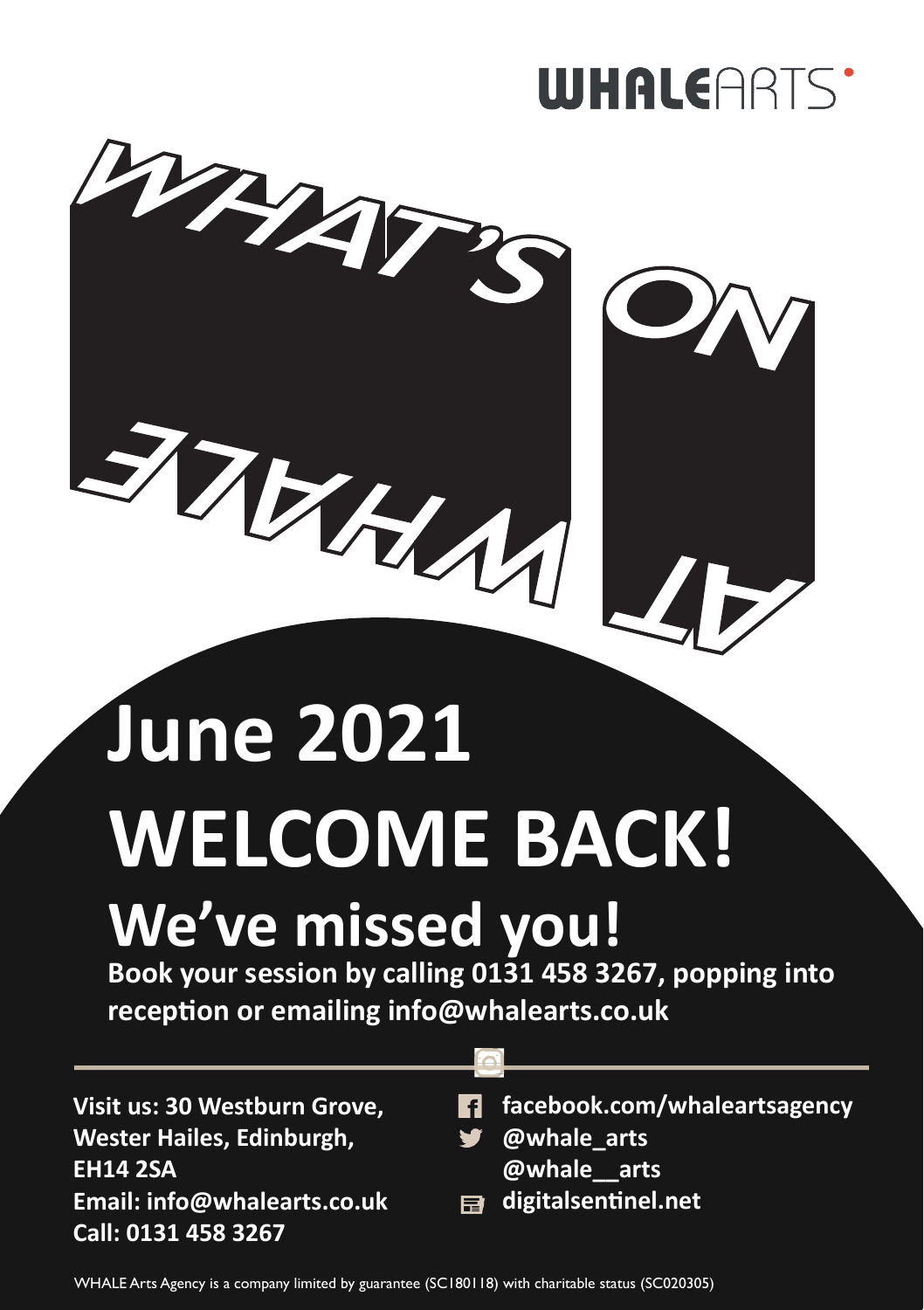# *Young People and Families*

We're so excited to reopen WHALE Arts and restart sessions together in person. We ask that you help everyone to enjoy their visit safely by following the guidance enclosed. If you are feeling unwell, please stay at home.

### **Expecting Something**

| When | Thursdays                          |
|------|------------------------------------|
|      | Where   WHALE Arts, FREE           |
| Who  | bump-2 & parents & carers under 25 |
|      |                                    |

Our favourite good-vibes group for young parents, babies & bumps. Kerry & Katie bring everything you need for a fun & creative day! To find out more: info@starcatchers.org.uk Book your place on 07723541628

#### *Play Sense Create & Explore*

| When                                                                                                                                                                                 | Saturdays - Individually booked<br>sessions in May, Jun, Jul & Aug                                    |
|--------------------------------------------------------------------------------------------------------------------------------------------------------------------------------------|-------------------------------------------------------------------------------------------------------|
| Where                                                                                                                                                                                | <b>WHALE Arts, FREE</b>                                                                               |
| Who                                                                                                                                                                                  | Ages 5-11 (Play Sense Create)<br>Ages 10-16 (Explore) Additional<br><b>Support Needs/Disabilities</b> |
| Our accessible multi-arts project for young<br>people of primary school age with Additional<br>Support Needs/Disabilities is now with in-per-<br>son 1-2-1 sessions. To book, email: |                                                                                                       |

play-sense-create@whalearts.co.uk

#### *Wester Hailes Let's Play! Code club*

| When                                                                                                                                  | Coming Soon! Email to join. |  |
|---------------------------------------------------------------------------------------------------------------------------------------|-----------------------------|--|
| Where                                                                                                                                 | <b>WHALE Arts, FREE</b>     |  |
| Who                                                                                                                                   | Ages 9-14                   |  |
| Love gaming? Want to learn coding? Then this<br>group is for you! Working with Napier<br>University School of Computing experts we'll |                             |  |

University School of Computing experts we'll be creating & playing online games, teaching you to code & more. Get in touch to sign up!

#### *Family Music Sessions*

| When | Saturdays 11am - 12pm           |
|------|---------------------------------|
|      | Where   Online/WHALE Arts, FREE |
| Who  | <b>Families</b>                 |

Fun free music and art sessions for families. Email edinburghplayandwellbeing@gmail.com to find out more and book your place.

### STREET ATES

| When  | Thursdays, 11 May - 24 June<br>$4:45$ pm - 7:00pm |
|-------|---------------------------------------------------|
| Where | Parks around Wester Hailes, FREE                  |
| Who   | Ages 7-16                                         |
|       |                                                   |

Join the Street Arts team out in the streets & local parks. Art, music, drama, photography & more! Visit the WHALE Facebook page for more info & where to find us. No need to book, but for NHS Test & Protect we'll need your details to take part in the sessions please.

#### *smARTies: I* ♥ *ART*

| When  | Fridays, 28 May - 5 June,<br>2:00pm - 3:30pm |
|-------|----------------------------------------------|
| Where | <b>WHALE Arts, FREE</b>                      |
| Who   | Ages 6-12                                    |
|       |                                              |

Come along and get creative at art club every Friday! A fun making session to develop artistic skills & inspire. Book your place to take part.

#### *Online Playspace*

| When | Every 2nd Friday, 10am - 10.45am |
|------|----------------------------------|
|      | Where   Currently via zoom, FREE |
| Who  | Adults                           |

Mums Into Business & Edinburgh Play & Wellbeing deliver this online play-space full of music, stories & crafts. Aimed at Under 5's but all kids welcome. Free & open to anyone in the community. Contact WHALE to book please.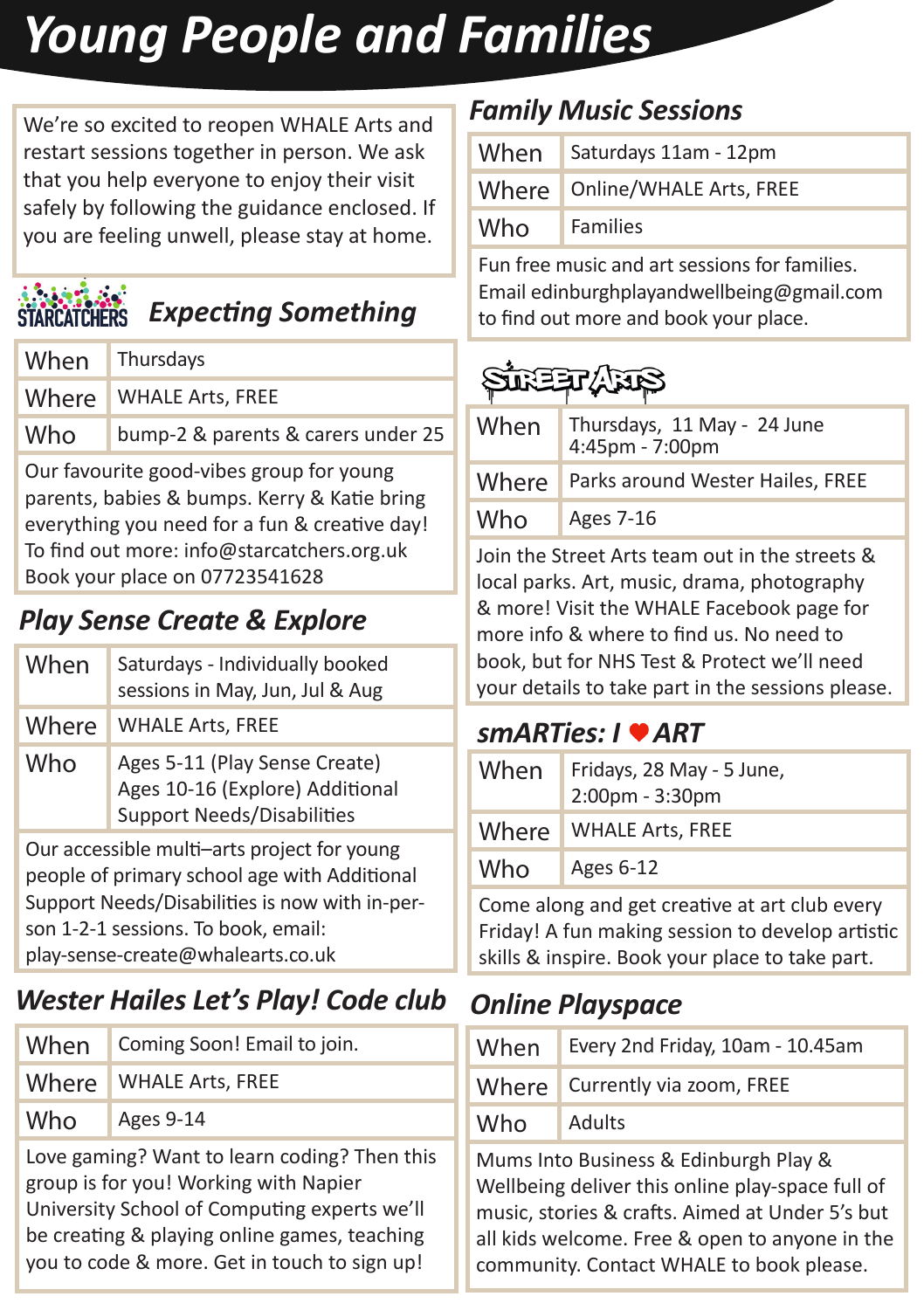#### *Arts & Wellbeing Programme*

We'll be hosting Welcome Back Garden Party sessions for each of our adult groups where we'll share tea and cake, talk through how we're going to run sessions for June & answer any questions. Look out for your invitation if you're already part of a group and get in touch if you would like to join one!

#### *Let's Create*

|                                            | When Monday mornings     |
|--------------------------------------------|--------------------------|
|                                            | Where   WHALE Arts, FREE |
| Who                                        | Women only               |
| A supportive and therapeutic art group for |                          |

eutic art gr women, ideal for those struggling with poor mental health. Contact WHALE Arts to book.

#### *smARTcraft*

| When                                                                                     | Monday Afternoons         |
|------------------------------------------------------------------------------------------|---------------------------|
| Where                                                                                    | WHALE Arts, £2 a session  |
| Who                                                                                      | Adults with complex needs |
| Visual arts and crafts within a supportive.<br>cocial group Specifically for adults with |                           |

social group. Specifically for adults with Additional Support Needs/Disabilities - a great place to explore your creativity. Contact WHALE Arts to book a place.

#### *Stitch 'n' Time*

|     | When Tuesday afternoons |
|-----|-------------------------|
|     | Where WHALE Arts, FREE  |
| Who | Adults                  |
|     |                         |

A lively and sociable sewing group where you can learn new skills, meet friends and get stuck into creative projects for the community. Contact WHALE Arts to book a place.

#### *Whale's Males Walking*

| When                                      | Wednesday mornings              |
|-------------------------------------------|---------------------------------|
|                                           | Where Start at WHALE Arts, FREE |
| Who                                       | Men only                        |
| A friandly 8 cunnartive walking group for |                                 |

A friendly & supportive walking group for men - have a blether as you wander with an experienced walk facilitator. Different routes each week designed to fit the group's abilities.



#### *Whale's Males Making*

| When                                          | Wed afternoons                |
|-----------------------------------------------|-------------------------------|
|                                               | <b>Where</b> WHALE Arts, FREE |
| Who                                           | Men only                      |
| A friendly & supportive making group for men. |                               |

#### *\*NEW\* Open Studio Sessions*

| When | Tue mornings & Thu afternoons |
|------|-------------------------------|
|      | Where WHALE Arts, FREE        |
| Who  | Adults                        |
|      |                               |

Time to let your imagination fly, a space to come & work on your own creative projects with an artist on hand to offer support. Basic materials provided.

#### *\*NEW\* Art In The Open*

|     | When Friday mornings   |
|-----|------------------------|
|     | Where WHALE Arts, FREE |
| Who | Adults                 |

Outdoor, creative & theraputic group addressing mild to moderate mental health issues by engaging in creative activities. Groups will run in 8-week blocks; a women's group, a men's group, young people, teens and a carer & child group. Contact WHALE to book.

#### *Mums into Business*

| When | Every 2nd Friday 10am    |
|------|--------------------------|
|      | Where   WHALE Arts, FREE |
| Who  | Women only               |
|      |                          |

A fun, friendly & hugely supportive group for mums who want to set up their own businesses with 'Business in Bites' sessions & 1:1 support from business legend Yvonne Bostock. Free childcare via the 'Online Playspace' – see previous page for details.

#### *...continued overleaf*